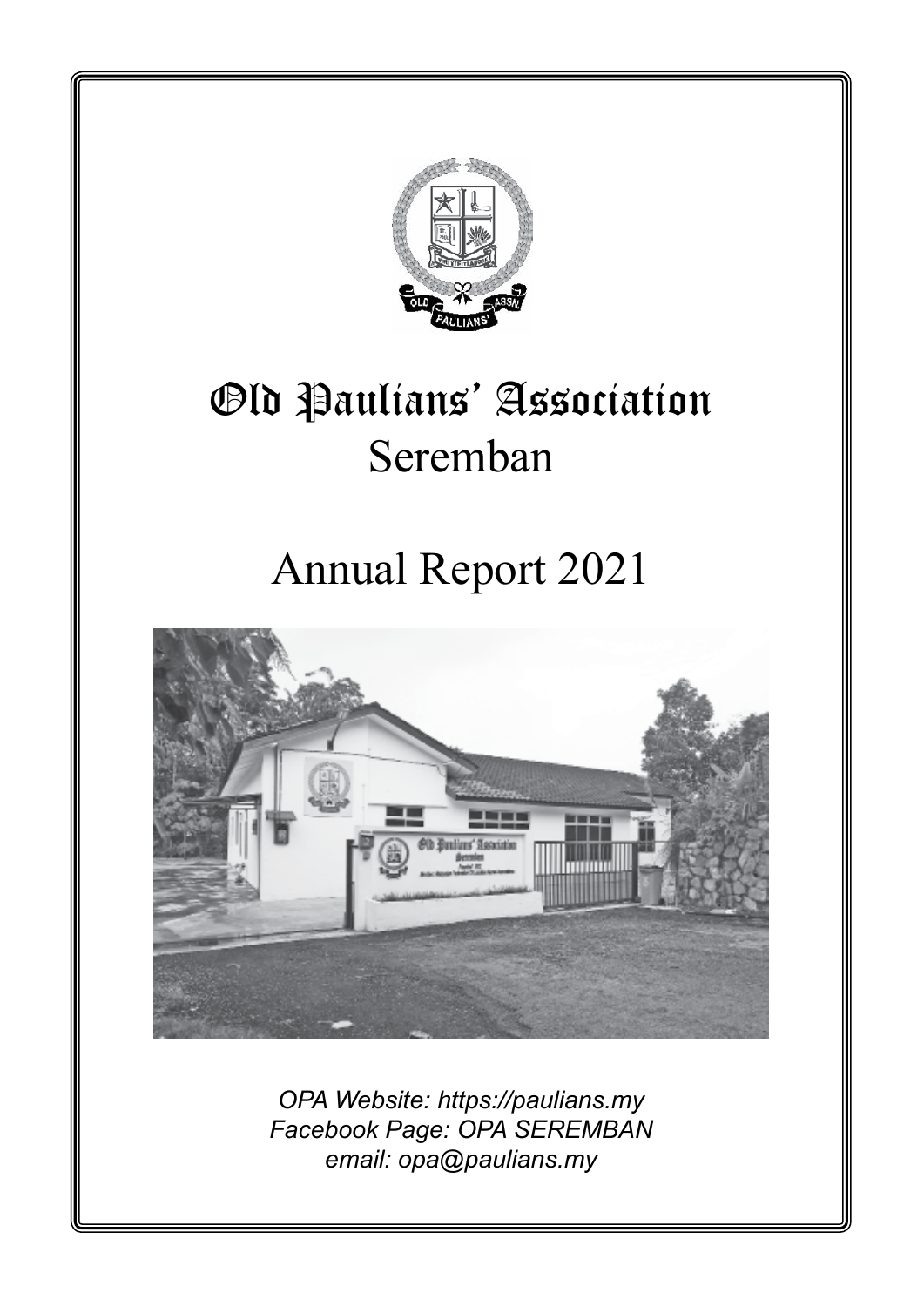## **1. Annual General Meeting**

The 94th Annual General Meeting ("AGM") scheduled for March 2020 at 11.00 a.m. at Paulian House, 324-1 (Lot 3029) Taman Bukit Kaya, 70200 Seremban was postponed due to the SOP restrictions on Covid 19. It was held on 28th November 2021 after SOP restrictions were relaxed. The 95th AGM was held on the same day immediately after the 94th AGM.

## **2. Management Committee Meetings**

There was only one Management Committee Meeting held ("Meeting") after the AGM. The details of the attendance of each Committee member are as follows:

|                                           | Attendance | (%) |
|-------------------------------------------|------------|-----|
| Steven Chan Weng Choy ("Mr Steven Chan")  | 1 of 1     | 100 |
| Ng Yee Tim ("Mr Ng")                      | 1 of 1     | 100 |
| Dr Mahadevan Deva Tata ("Dr Maha")        | 0 of 1     | 0   |
| Gerard Chan Hon Weng ("Mr. Gereard Chan") | 1 of 1     | 100 |
| Tan Kok Chin ("Mr Tan")                   | 1 of 1     | 100 |
| Dato' Lai See Ming ("Dato Lai")           | 1 of 1     | 100 |
| Lee Kok Keong ("Mr Lee ")                 | 1 of 1     | 100 |
| Sawarimutthu Rayappan ("Mr Mutu")         | 1 of 1     | 100 |
| Yam Kait Wah ("Mr Yam")                   | 1 of 1     | 100 |
| Douglas Chan Wing Hong ("Mr Douglas")     | 1 of 1     | 100 |
| Jeffery Leong Chin Kui ("Mr Jeffery")     | 1 of 1     | 100 |
| Balu a/l Konodian ("Mr Balu")             | 1 of 1     | 100 |
|                                           |            |     |

TheAssociation was updated on the activities, developments and affairs of St Paul's Institution, Primary ("SPI Primary") and SPI Secondary by their Heads, Mr Santhanasamy Amaladas ("Mr Santhana") and Mr Kaliselvam Muniandi ("Mr Kalai") respectively or their representatives during the Management Meetings

## 2.1 The new Sub Committees were as follows:

| <b>Sub-committee</b>             | Head                                  |
|----------------------------------|---------------------------------------|
| Lasallian Liaison & Recreation   | Ng Yee Tim                            |
| Sports & Games                   | Balu a/l Konodian                     |
| <b>School Support</b>            | Dr Mahadevan Devan Tata / Gerard Chan |
| Finance & Welfare                | Yam Kait Wah                          |
| Technologies & Multimedia        | Dato' Lai See Ming / Tan Kok Chin     |
| <b>Building &amp; Facilities</b> | Douglas Chan Wing Hong                |
| Membership                       | Sawarimutthu Rayappan                 |
| Food & Beverages Matters         | Jeffery Leong Chin Kui                |

## **3. Lasallian Liaison & Recreation Committee**

During the year, no trips were organised due to travel restrictions.

## **4. Sports & Games Committee**

TheAssociation is affiliated to Negeri Sembilan BadmintonAssociation, Persatuan Badminton Daerah Seremban (represented by Mr Lee Nam Yew, C77) and the Negeri Sembilan Hockey Association (represented by Mr Nantha Sabahnanthan C94).

Hockey:

Nantha, Stephen V Huizen and Jijie Mohd Nor contributed old photos of Hockey team, coaches and other Hockey related past events which were posted on OPA SEREMBAN Facebook. Please take a look if you have not seen them. He, together with Vijayan Ramanjulu and some C94 hockey enthusiasts grouped together to try to revive the Hockey interest amongst the paulians. The volunteer coaches were Mr. Stephen V Huizen C75, Mr Kon Chen Choong C74.

The "Paulian Hockey Fund" was proposed by Nantha Sabahnanthan, Adrian Van Huizen, R. Vijayan and Taranjit Singh. OPA will be custodian of the fund. It was launched in November 2020 and the target was to collect RM10,000 by November 2021. The fund stood at RM5,420 as at Jan 29, 2022.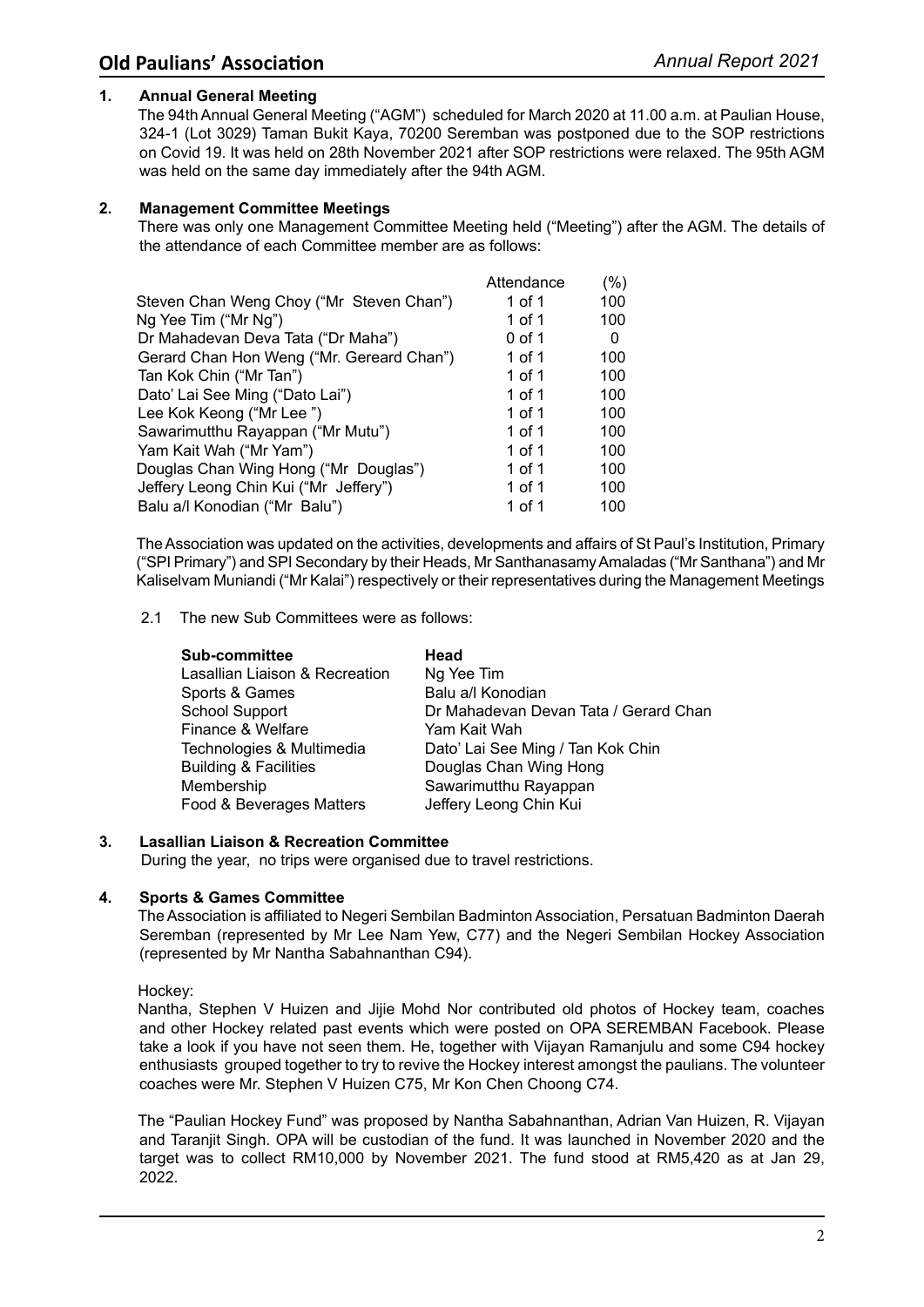The main objectives of the fund were:-

- 1). Rental of the artificial turf at Stadium Hoki Seremban,
- 2) Purchase of essential training equipment,
- 3) Provide food and transport subsidies to the players,
- 4) Preparing the school teams for each hockey season,
- 5) Finance tuition for players who need help with their studies.

22 Jerseys were donated by Nantha for players attending the weekend sessions. Those working payers paid RM 60 for each jersey where the proceeds were channelled to the Paulian Hockey Fund. Those still studying in universities and colleges were given the jerseys free of charge.

Nantha with the help of others has also donated for all turf bookings. No funds from OPA were used for the weekend bookings. Through word of mouth and social media, they managed to gather new Old Paulian hockey players and hope more school leavers will drop by the turf on weekends.

## Annual Games (OPA vs SPI):

The 2021 Annual games were not held due to SOP restrictions on Covid-19. The usual games and locations would have been held as below:

| Games                                | Venue                   |
|--------------------------------------|-------------------------|
| Badminton                            | Ma Hwa Hall             |
| Football                             | <b>SPI Secondary</b>    |
| Squash                               | Royal Sungai Ujong Club |
| Basketball, Table Tennis, Volleyball | <b>SPI Secondary</b>    |
| Hockey                               | S2 Hockey Pitch         |

Overall Result: None.

Please visit the Association's website https://paulians.my or Facebook www.facebook.com/OPA SEREMBAN for the coming games in 2022.

Reminder: If you wish to participate in these games, please sign up as OPA members.

## OPA Golf Tournament:

The OPA Golf Tournament which was held annually on the first Saturday of September since 1973, was changed to Friday from 31st August 2018.

The Tournament for 2021 was cancelled due to the pandemic.

## **5. School Support Committee**

(i) SPI Primary :

- 1. Building of an open hall in the school with a cost of RM340,000 budget.<br>2. The project was carried out and built in April with funding from the govern
- 2. The project was carried out and built in April with funding from the government and from Matrix Concepts.
- 3. New roofing for the grandstand in the field with a budget of RM70,000. Funding from the government.
- 4. New covered walkway from students' waiting area to the hall at a cost of RM8,000. Funding from the Government.
- 5 13 new Smart Board Interactive System for 12 classrooms and an IT room at a cost of RM238,000. Each board costs RM18,000. Private sponsorship.
- 6. 51 sets of new workstations and chairs for teachers in the staffroom at a cost of RM 34,000. Private funding.

|  | (ii) SPI Secondary: |
|--|---------------------|
|--|---------------------|

| Date       | Activity                                       |
|------------|------------------------------------------------|
| 14.01.2021 | SPI Ponggal Celebration 2021 (Online)          |
| 17.02.2021 | Registration for Uniform Units 2021 (Online)   |
| 24.02.2021 | SPI Chinese New Year Celebration 2021 (Online) |
| 17.03.2021 | Registration for Clubs/Societies 2021 (Online) |
| 20.03.2021 | Recycling Programme 2021                       |
|            |                                                |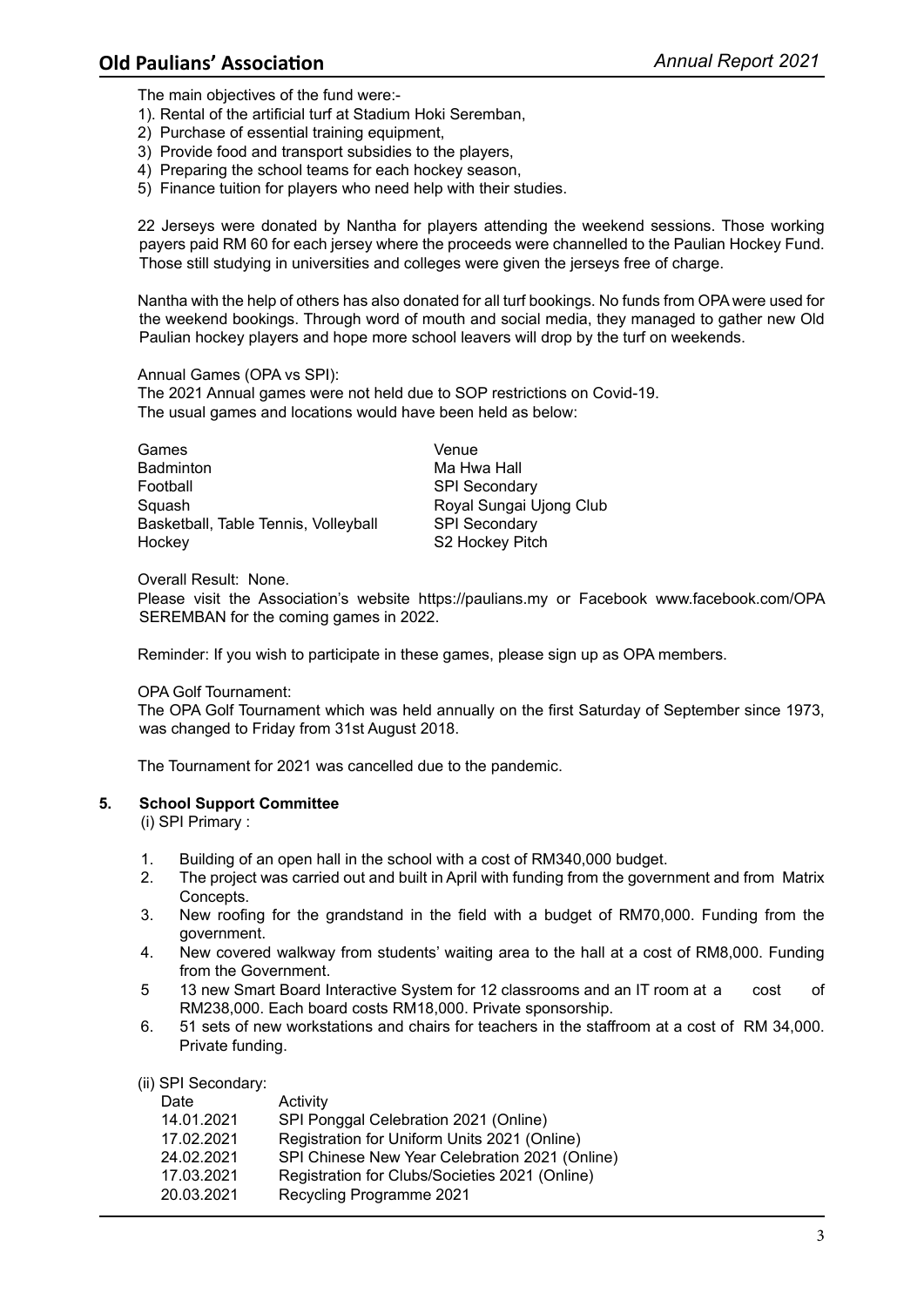| 10.04.2021    | SPI Inter-House Virtual Cross Country Run 2021                                    |
|---------------|-----------------------------------------------------------------------------------|
| 15.05.2021    | Online Founder's Day Celebration 2021 (Online)                                    |
| 01.07.2021    | Appointment Of The New Principal, Mr. Kalaiselvam a/l Muniandi                    |
| 07-24.07.2021 | Organisers of MSSD S1 Hockey Skills Competition 2021                              |
| 05-31.07.2021 | Organisers of Seremban 1 District-level Tamil Language Carnival 2021              |
| 22.07.2021    | Food Basket Programme                                                             |
| 11.08.2021    | Academic Module Programme                                                         |
| 16.08.2021    | Patriotisme Month                                                                 |
|               | March-Oct 2021 Online Co-curricular Activities (Clubs/ Societies / Uniform Units) |
| 09.10.2021    | PAJSK Online Workshop for teachers                                                |
| 30.10.2021    | SPI Recycling Programme                                                           |
| 29.12.2021    | Annual General Meeting of SMK St. Paul Co-operative (Online)                      |

# **6. Finance & Welfare Committee**

- (i) Bro Felix Donohue (BFD ) Awards:
	- RM15,600 were paid to 13 Form 6 students who received RM1,200 each from the Fund in 2021.

 With the cessation of Form 6 classes in SPI w.e.f. 2022, the C70 group that initiated the fund has agreed to channel the Fund to the needy Form 5 students with academic potentials.

(ii) Class of 78 Student Welfare Fund This was started by the generous contribution from this group. Objective was to provide monthly pocket allowances to needy students in both SPI schools.

 On 26th March 2021, on behalf of Class 78, the president presented a cheque of RM3,000 to Mr. Santhanasamy, (Primary School Headmaster) for disbursement to 30 needy students.

(iii) Appeal to Help Paralysed Paulian - Vincent Lee Yeow Pong (C88)

 Mr. Vincent Lee Yeow Pong, from the Class of 1988, was paralysed, bedridden, stricken by speech impairment and bleeding on the right side of his brain after a dreadful fall from the stairs of his home on 2 August 2021. The family was saddled with severe financial difficulties as Vincent, who worked as a marketing agent, was the sole provider. Since the 3rd Movement Control Order, Vincent has been jobless, causing his savings to dry up. Vincent's house in Taman Bukit Kaya was in danger of being auctioned off by the bank as he was in arrears of six months' instalments on his home loan.

 Old Paulians' Association initiated a fundraising campaign and within a month, raised RM78,775. The proceed was fully disbursed to Mr. Vincent Lee's family.

(iv) Bro James Macken Fund BJMF This fund was managed by the Primary school PIBG.

# **7. Technologies & Multimedia Committee**

The OPA website, (https://paulians.my), as well as OPA Facebook (OPA SEREMBAN) were being updated to create a platform of communication for all Paulians from the oldest class to the present.

# **8. Building & Facilities Committee**

The Paulian House was officially opened on the 28th November 2021 by our Patron, YB Anthony Loke Siew Fook, Member of Parliament Seremban. In conjunction with the opening ceremony, prayers and blessings on the premises were conducted by His Grace, Julian Leow Beng Kim, Archbishop of Kuala Lumpur. Present at the opening ceremony were our Advisor, the President, Members of the Management Committee, invited members and guests.

As of date, gatherings and events were held at Paulian House by school leavers from the various year groups. Based on feedback and input information from the attendees, the venue for gathering at Paulian House was specifically chosen because of its link to their Alma Mater and the Paulian spirit of togetherness and fellowship. In fact to them, missing acquaintances and friendship were renewed at this very important focal meeting point even after leaving school for more than 50 years.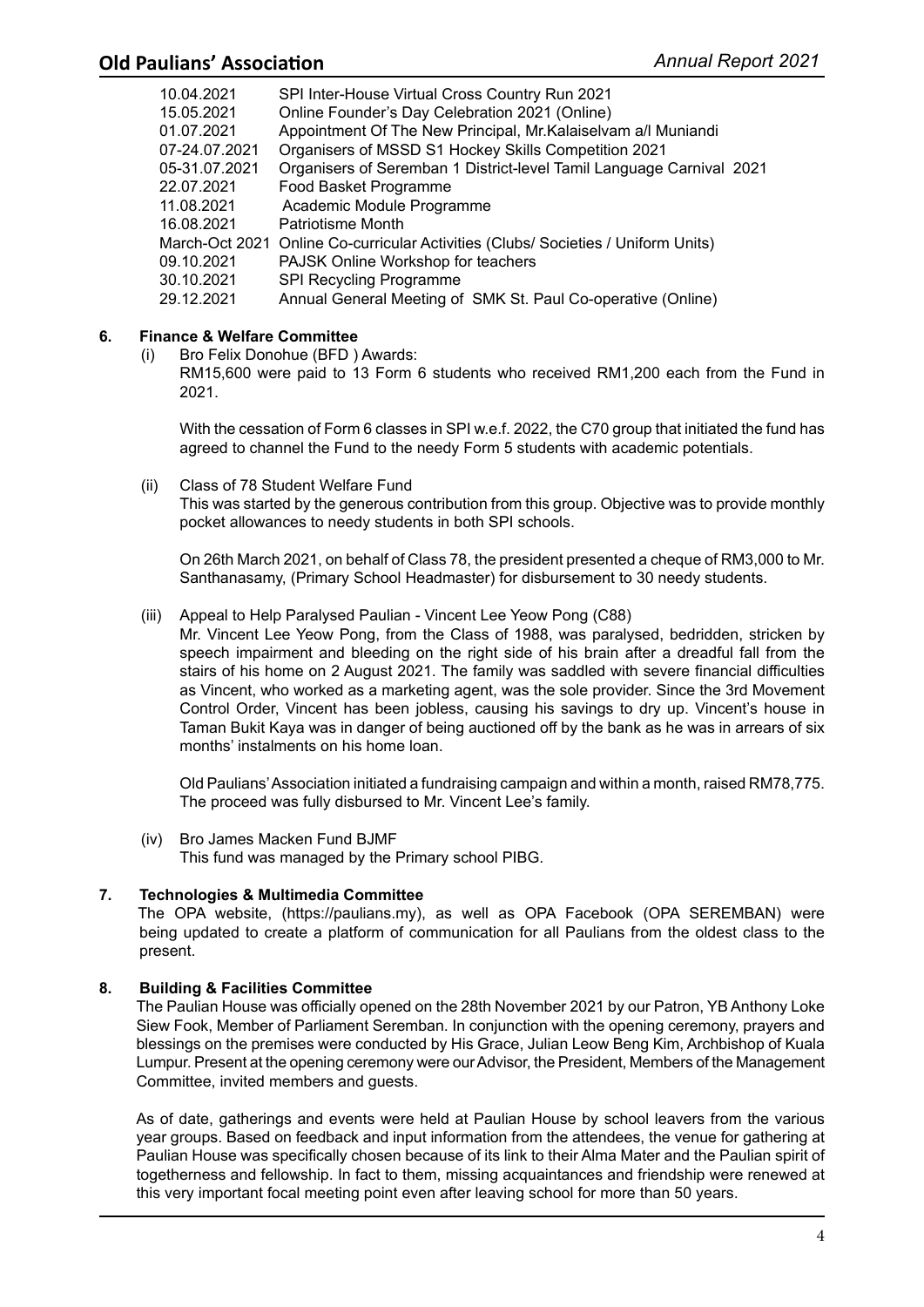Presently minor upgrading, general maintenance and enhancement work are being periodically carried out at the building. The squatting type WC will be replaced by seating type WC with safety bars installed to the toilet wall. A safety feature weatherproof box will also be installed to house the exposed electric meters located at the front external side of the building.

More facilities with good ambience and setup as the objective will be made available to members and introduced progressively. The Building Sub Committee is making a cost-effective feasibility study and looking at maximizing usage of available space for an extension of the building to house the proposed future facilities. Drafting of the extension plans and discussions are ongoing and will be submitted for further case study and deliberation to the Exco Committee when the blueprint is finalized.

## **9. Membership Committee**

The Association had recruited 14 life members (2020:38; 2019: 39) from Jan to Dec 2021. The number of members as at Dec 31, 2021 was 1,038.

The Membership is open to all former students of SPI Primary and SPI Secondary as well as serving and past teachers of both schools. Kindly update the Association of any changes in members, address and contacts etc.

Below are the Membership Fees structure.

| Membership                 | Fees (RM) |
|----------------------------|-----------|
| <b>Entrance Fees</b>       | 5.00      |
| <b>Ordinary Membership</b> | 30.00     |
| Associate Membership       | 20.00     |
| Life Membership            | 150.00    |
|                            |           |

Associate Membership is open to former students of other Lasallian Schools.

Note: The 94th AGM adopted the Life membership fees to be raised from RM100 to RM150.

## **10. Food and Beverages Matters Committee**

This new committee will look into the liaison with the caterer. Rules of regulations on the operations of the Paulian House will be determined and approved by the management committee.

OPA members can make a booking to use Paulian House through the Secretary. There is currently no fixed rental fees but members who book and use the Paulian House are encouraged to make a donation to OPA for the maintenance and upgrading of the place. The place should be cleaned after the session.

## **11. OPA's 94th and 95th Annual Reunion Dinner**

It was originally scheduled to be held at the Regent Hall on 5th Sept 2020 and 4th Sept 2021 respectively. The events unfortunately had to be cancelled due to SOP restrictions during the Covid19 pandemic.

The 25th Year Group (Class of 1995) and 50th Year Group (Class of 1970) for the 94th Annual Reunion Dinner, and the 25th Year Group (Class of 1996) and 50th Year Group (Class of 1971) for the 95th Annual Reunion Dinner would be discussed if it would be held at the 96th Annual Reunion Dinner.

The 25th Year Group (Class of 1997) and 50th Year Group (Class of 1972) would be celebrating at the 96th Annual Reunion Dinner, scheduled to be held on 3rd Sept 2022.

Tan Sri Dato' Chan Choong Tak Award for the yearr 2020 and 2021 (Presented to the best all-rounder student of the year.) were presented during a school event, due to the SOP restrictions and lockdowns. Normally, the presentation would be at the Annual Reunion Dinner.